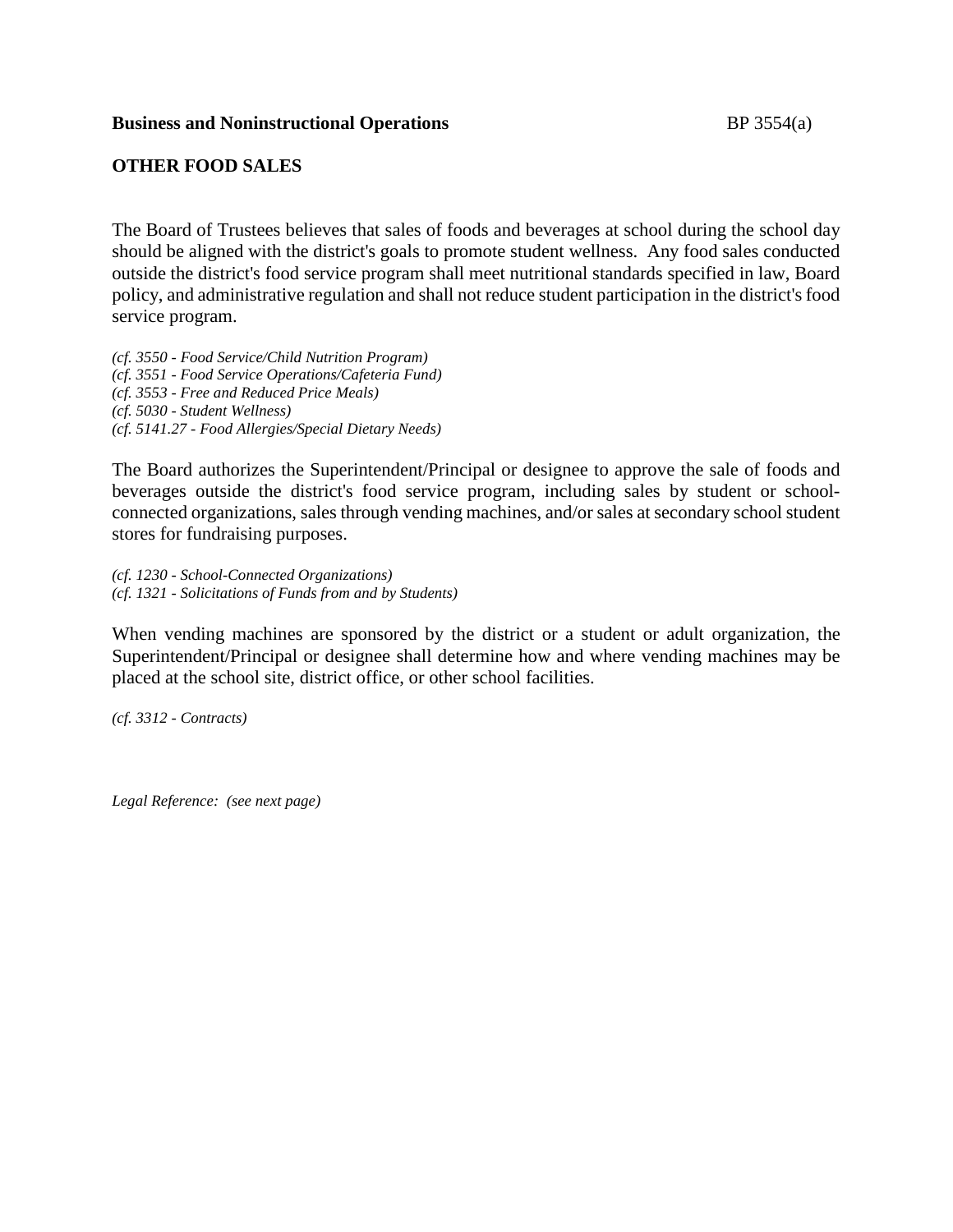### **OTHER FOOD SALES** (continued)

#### *Legal Reference:*

*EDUCATION CODE 35182.5 Contracts, non-nutritious beverages 48931 Authorization and sale of food 49430-49434 Pupil Nutrition, Health, and Achievement Act of 2001 51520 School premises; prohibited solicitations CODE OF REGULATIONS, TITLE 5 15500 Food sales in elementary schools 15501 Sales in high schools and junior high schools 15575-15578 Requirements for foods and beverages outside federal meals program HEALTH AND SAFETY CODE 113700-114437 California Retail Food Code UNITED STATES CODE, TITLE 42 1751-1769j National School Lunch Act, including: 1751 Note Local wellness policy 1771-1791 Child nutrition, School Breakfast Program CODE OF FEDERAL REGULATIONS, TITLE 7 210.1-210.31 National School Lunch Program 220.1-220.21 National School Breakfast Program*

#### *Management Resources:*

*CSBA PUBLICATIONS Nutrition Standards for Schools: Implications for Student Wellness, Policy Brief, rev. October 2007 Monitoring for Success: Student Wellness Policy Implementation Monitoring Report and Guide, 2007 Student Wellness: A Healthy Food and Physical Activity Policy Resource Guide, rev. April 2006 CALIFORNIA DEPARTMENT OF EDUCATION MANAGEMENT BULLETINS 06-110 Restrictions on Food and Beverage Sales Outside of the School Meal Program, August 2006 FISCAL CRISIS AND MANAGEMENT ASSISTANCE TEAM PUBLICATIONS Associated Student Body Accounting Manual and Desk Reference, 2002 NATIONAL ASSOCIATION OF STATE BOARDS OF EDUCATION PUBLICATIONS Fit, Healthy and Ready to Learn, 2000 WEB SITES CSBA: http://www.csba.org California Department of Education, Nutrition Services Division: http://www.cde.ca.gov/ls/nu California Department of Public Health: http://www.cdph.ca.gov California Healthy Kids Resource Center: http://www.californiahealthykids.org California Project LEAN (Leaders Encouraging Activity and Nutrition): http://www.californiaprojectlean.org Centers for Disease Control and Prevention: http://www.cdc.gov Fiscal Crisis and Management Assistance Team: http://www.fcmat.org National Association of State Boards of Education (NASBE): http://www.nasbe.org U.S. Dept. of Agriculture, Food and Nutrition Information Center: http://www.nal.usda.gov/fnic*

Policy **CUDDEBACK UNION ELEMENTARY SCHOOL DISTRICT** adopted: December 11, 2019 Carlotta, California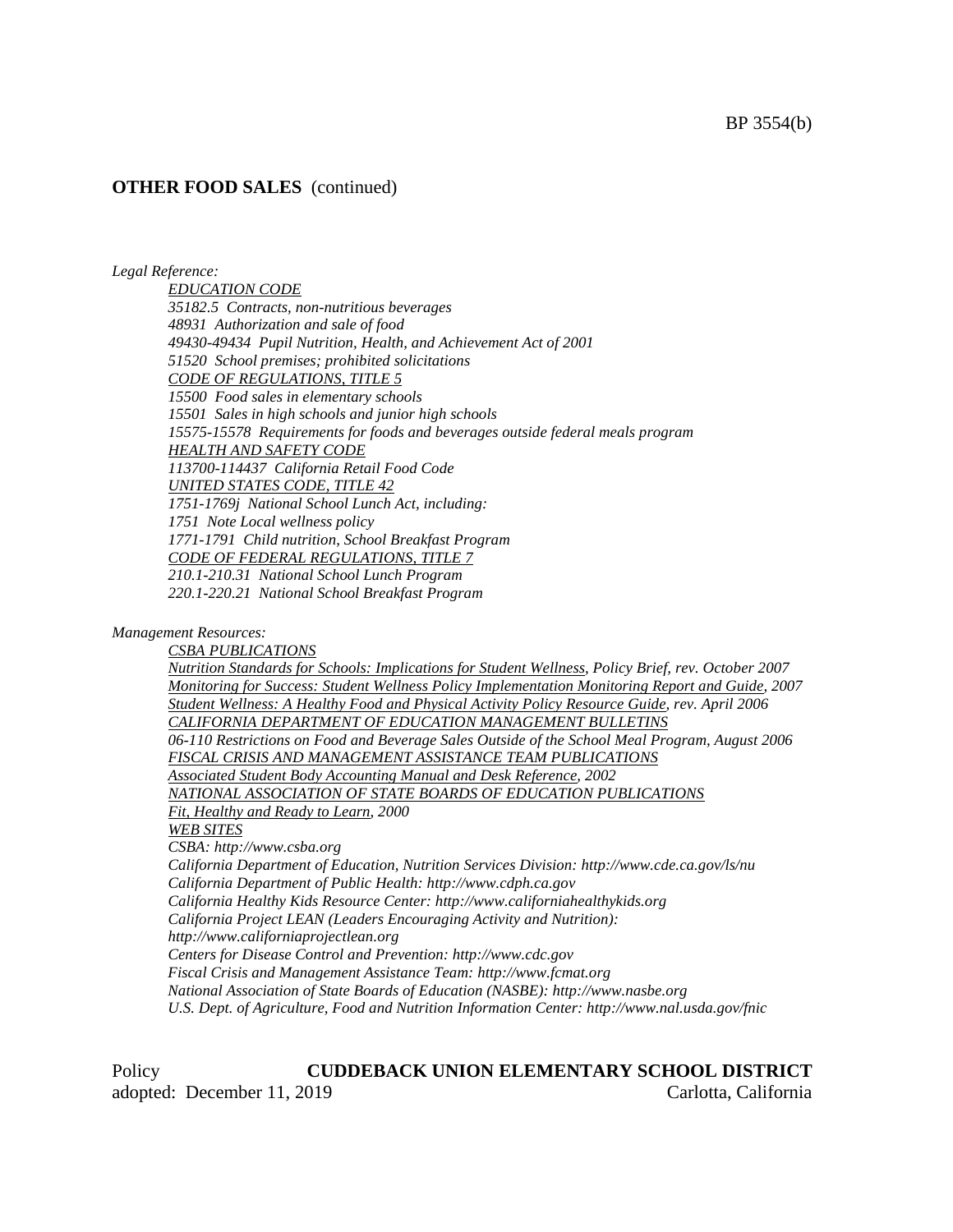### **Business and Noninstructional Operations** AR 3554(a)

## **OTHER FOOD SALES**

### **Requirements for Schools Not Participating in Federal Meal Program**

Food and beverage sales outside the district's food service program shall comply with applicable nutritional standards specified in Education Code 49431-49431.7 and 5 CCR 15500-15501 and 15575-15578.

*(cf. 3550 - Food Service/Child Nutrition Program) (cf. 5030 - Student Wellness) (cf. 5141.27 - Food Allergies/Special Dietary Needs)*

The sale of foods or beverages that do not comply with the standards in Education Code 49431- 49431.5 may be permitted in either of the following circumstances: (Education Code 49431- 49431.5)

- 1. The sale takes place off and away from school premises.
- 2. The sale takes place on school premises at least one-half hour after the end of the school day.

*(cf. 1230 - School-Connected Organizations) (cf. 1321 - Solicitations of Funds from and by Students) (cf. 6145 - Extracurricular and Cocurricular Activities)*

#### **Requirements for Schools Participating in Federal Meal Program**

These standards shall apply to all competitive foods and beverages sold from midnight before the school day to one-half hour after the end of the school day. (7 CFR 210.11)

In a school with any of grades K-8 that is participating in the National School Lunch and/or Breakfast Program, the Superintendent/Principal or designee shall not permit the sale of foods by a student organization except when all of the following conditions are met: (5 CCR 15500)

- 1. The student organization sells only one food item per sale.
- 2. The specific nutritious food item is approved by the Superintendent/Principal or designee in accordance with Board policy.
- 3. The sale does not begin until after the close of the regularly scheduled midday food service period.
- 4. The sale during the regular school day is not of food items prepared on the premises.
- 5. There are no more than four such sales per year per school.